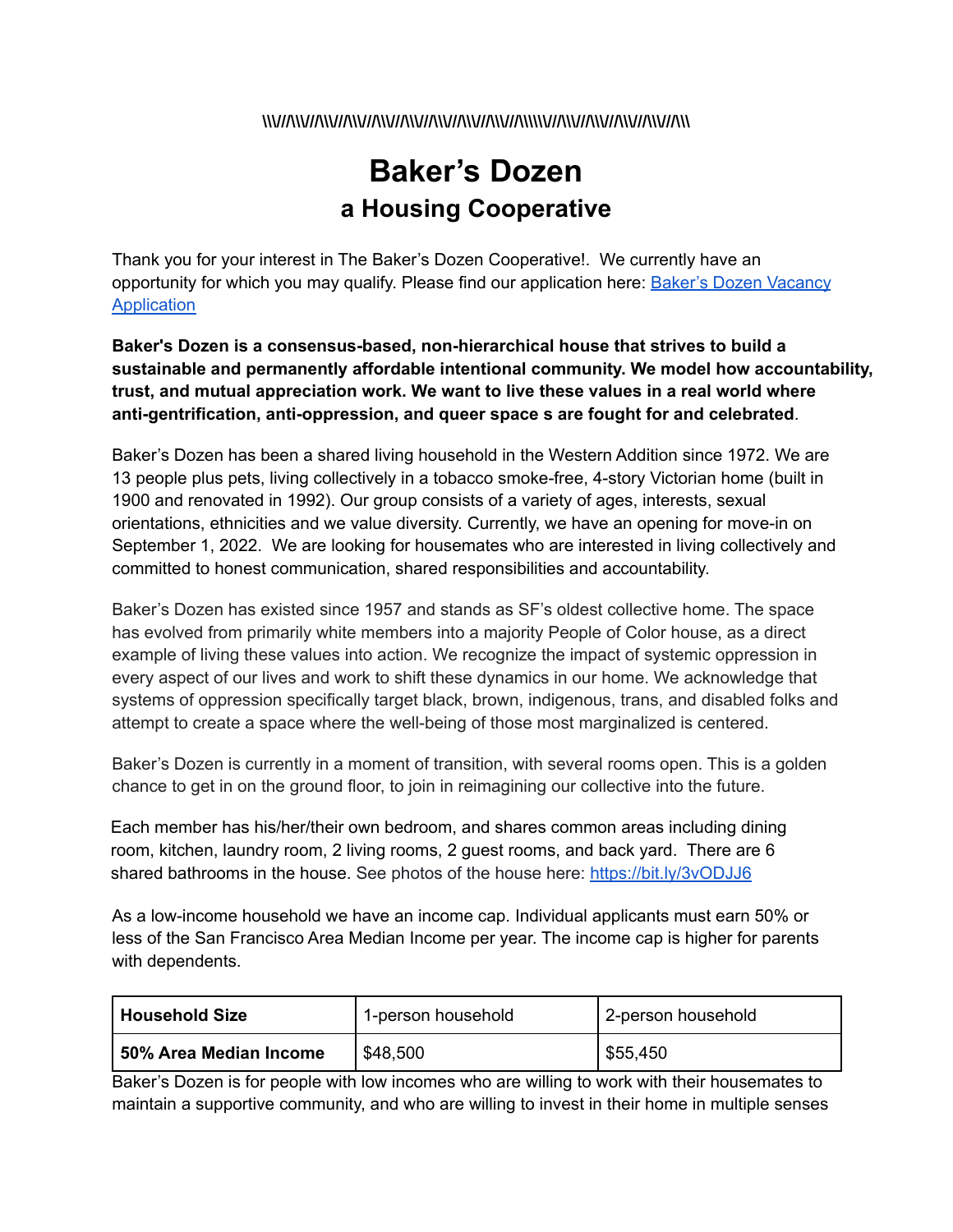of the word. The Baker's Dozen is not for those who are not ready to take on the responsibilities of collective home management.

### **Key Details:**

- We are a sex positive home.
- We are a firearm free home.
- We are all adults who like having a multigenerational household
- We like midnight baking, fermentation, crafting, dancing, movie nights, growing food, music!
- We occasionally like to throw themed dinner parties.
- Guests are encouraged to contribute in some way to our household.

• We are looking for a respectful person who is a good communicator, who has intersectional politics around race, class, gender/sexuality and disability.

• We are working on building a stable, supportive household together. This means a substantial and long term commitment to the house and each other.

• Queer folk, POC, women and older folk are encouraged to apply. San Francisco natives, and folks who have been displaced from San Francisco are especially encouraged to apply

New residents will enter into a 3-month orientation and evaluation period, during which they are supported in navigating house customs, agreements and responsibilities. At the end of the evaluation period, new residents will have an opportunity to become full community members with full privileges for voting and participation.

Access: We are committed to disability justice (and it's a work in progress). We are committed to looking out for each other around these issues in more than a superficial way. We are a scent-reduced house. We use unscented laundry soap, etc and try and keep scented personal products to a minimum, and we check in as we go. Several of the bathrooms are accessible, but the house as a whole has limited accessibility, as it is a four-floor walk up with no elevator.

Baker's Dozen is committed to safety around the Covid-19 virus, and we abide by current public health precautions, which may include wearing a mask in common areas depending on the situation. We expect any applicants, guests and contractors to be in compliance with Covid safety protocols as well.

Baker's Dozen is restricted to residential use, which means residents are not allowed to have clients or business meetings at our home.

Pets are accepted by house consensus on a case-by-case basis.

**Monthly Expenses:** Around \$938, including \$688\*\* for rent plus \$250 for food/utilities/supplies. (\*\*This amount is lower than the actual monthly rent amount of \$717. NCLT will subsidize the difference. At some point, the rent will go up to the full amount of \$717/month.)

**Move-in Costs**: • \$2,064 (1st mo. rent of \$688 + last month + \$688 deposit);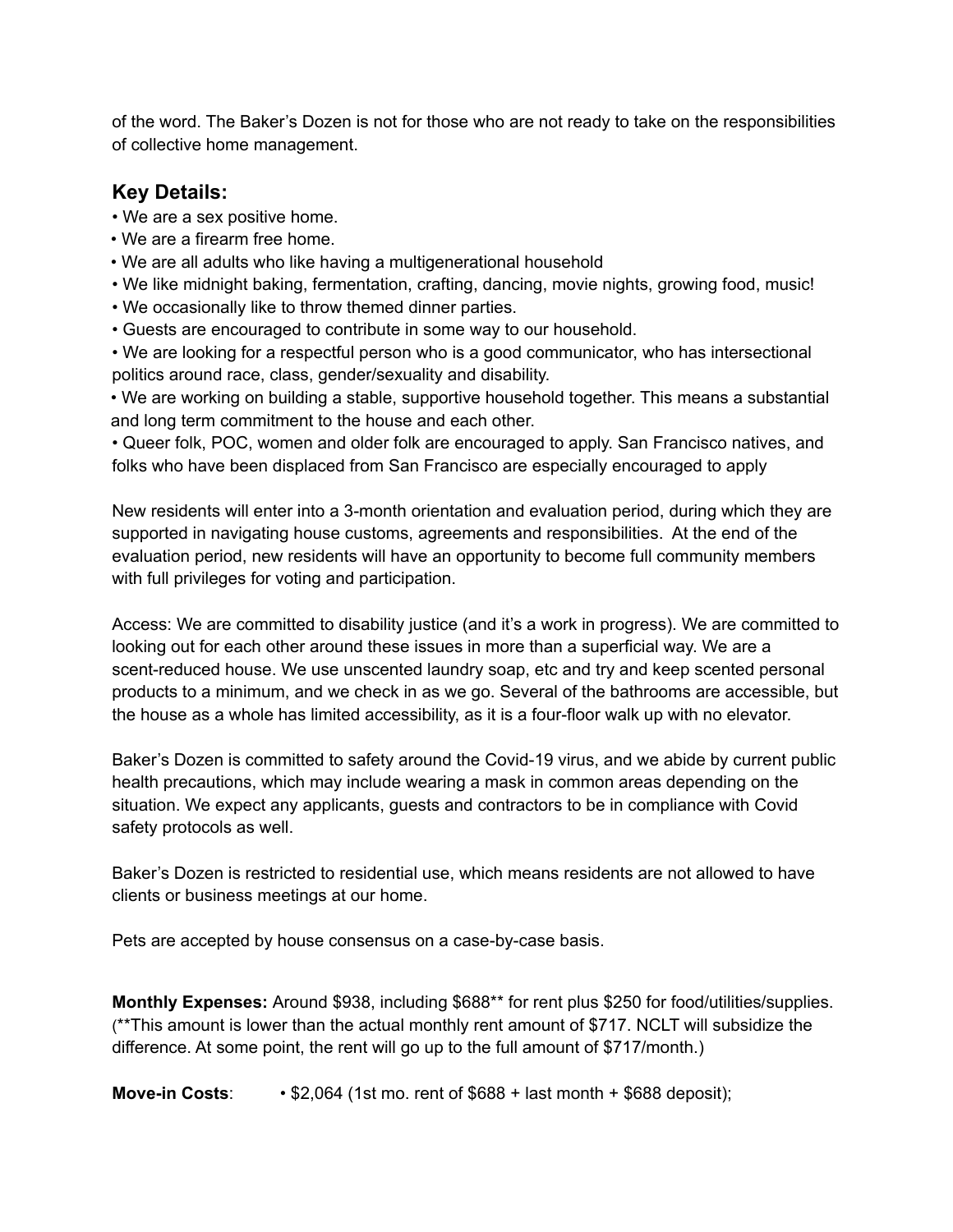• \$250 for the first month's bulk and utility costs

• \$200 food/utility/supply deposit (can be paid in full or through a payment plan over 6 months, at \$33.33 per month).

• **Total:** \$2,514 (or \$2,251.33 if you're doing the payment plan)

\*\*This amount is lower than the actual monthly rent amount of \$717. NCLT will subsidize the difference. At some point, the rent will go up to the full amount of \$717/month.

| Responsibilities include: | • Attending house meetings 1st & 3rd Sundays: 10am-12pm.<br>• Sharing house chores, committee work, and participating<br>in house management responsibilities (15-25 hrs/month).<br>• Clean up after yourself; keep common spaces accessible<br>• Cooking dinner for household once every month |
|---------------------------|-------------------------------------------------------------------------------------------------------------------------------------------------------------------------------------------------------------------------------------------------------------------------------------------------|
| Contact:                  | 733bakersdozen@gmail.com                                                                                                                                                                                                                                                                        |

#### **Applications and Interview schedule:**

- **1. August 1 – Deadline for Applications.** Applications must be postmarked to NCLT's address (3120 Shattuck Ave, Berkeley, CA 94705) or submitted via the online form below by 11:59pm.*.* Incomplete or late applications will not be considered for the current vacancy, but late, completed applications will be considered for future opportunities**.** *In order to be determined complete, applicants must include all necessary documentation pertaining to income eligibility and personal identification*
- **2. Eligibility -** Applicants will be notified of their income eligibility and whether or not they will sit for an interview with the Baker's Dozen selection committee. Baker's Dozen may decide to interview all income eligible candidates or may choose to interview a smaller number, which would be determined by the below County of San Francisco preferences and 1-person household prioritization.
- **3. Interviews -** Interviews will be 45 minutes and will be scheduled for Sunday, August 14. The same questions will be asked of each candidate and the selection committee will separately score each question. These scores will help determine which candidates are offered the available vacancies.
- 4. **Final selection** The Baker's Dozen selection committee will meet to determine which candidates we will invite to live with us. All interviewed candidates will be noticed promptly of our decision.
- **5. Move in -** Rooms will be available on September 1.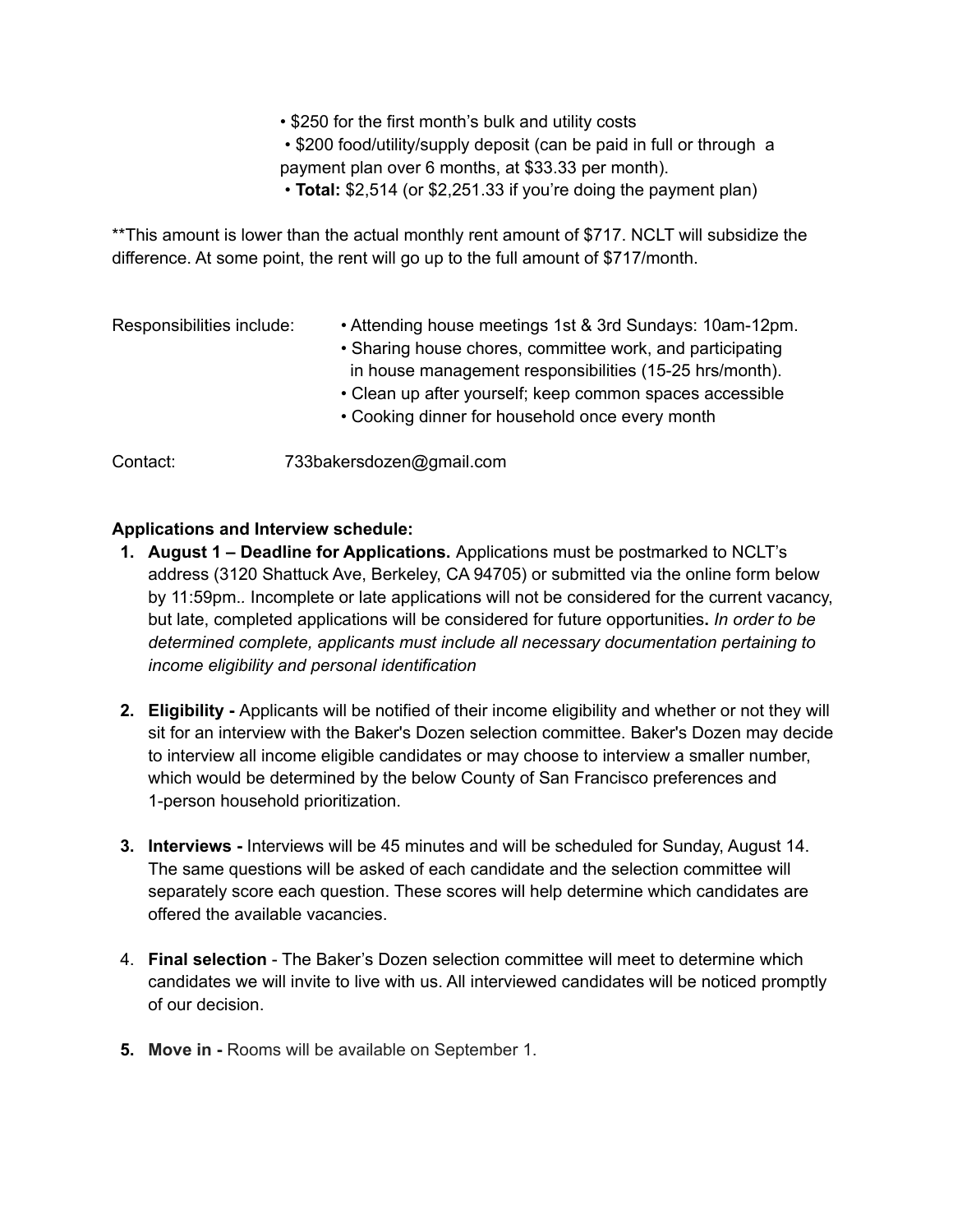#### **An applicant will be invited to join the Baker's Dozen Housing Cooperative community based on the following criteria:**

#### **Applicants must show an ability and willingness to:**

1. Be strongly committed and have a desire to live collectively.

2. Willingly commit time and share equally in household activities including house meetings and trainings, chores, cleaning up after oneself, shared dinners, grocery shopping, maintenance and repair of the property and equally share in fun/social time with housemates.

3. Communicate openly and honestly on a one-to-one basis as well as within a group setting.

- 4. Resolve conflict in a positive way. (can get training)
- 5. Be enthusiastic about living collectively with a diverse group of people.

6. Interact with the existing personalities in the house in a healthy and mutually respectful manner.

7. Meet the initial income requirements and restrictions.

8. Have a household size compatible with the size of the room. Couples are welcome to apply, but will need to apply for separate rooms.

9. Be willing to use the harm reduction models that exist in the house. (can get training)

10. Willingly commit to living in awareness of homophobia, transphobia, racism, sexism and other abusive behaviors and the detriment these pose to living in a supportive environment.

11. Be financially responsible.

- 12. Make and live with decisions made by group consensus.
- 13. Live in a smoke-free environment.
- 14. Make a long-term (at least two years) commitment to Baker's Dozen .
- 15. Comply with all house rules and agreements.

*Our building is owned and managed by the Northern California Community Land Trust (NCLT).*

#### **Preferences per City and County of San Francisco:**

1 - Certificate of Preference (COP) - Certificate of Preference holders who were displaced in the 1960's and early 1970's by the San Francisco Redevelopment Agency. City & County of San Francisco's Mayor's Office of Housing & Community Development administers this program and NCLT will verify such Certificate of Preference holders.